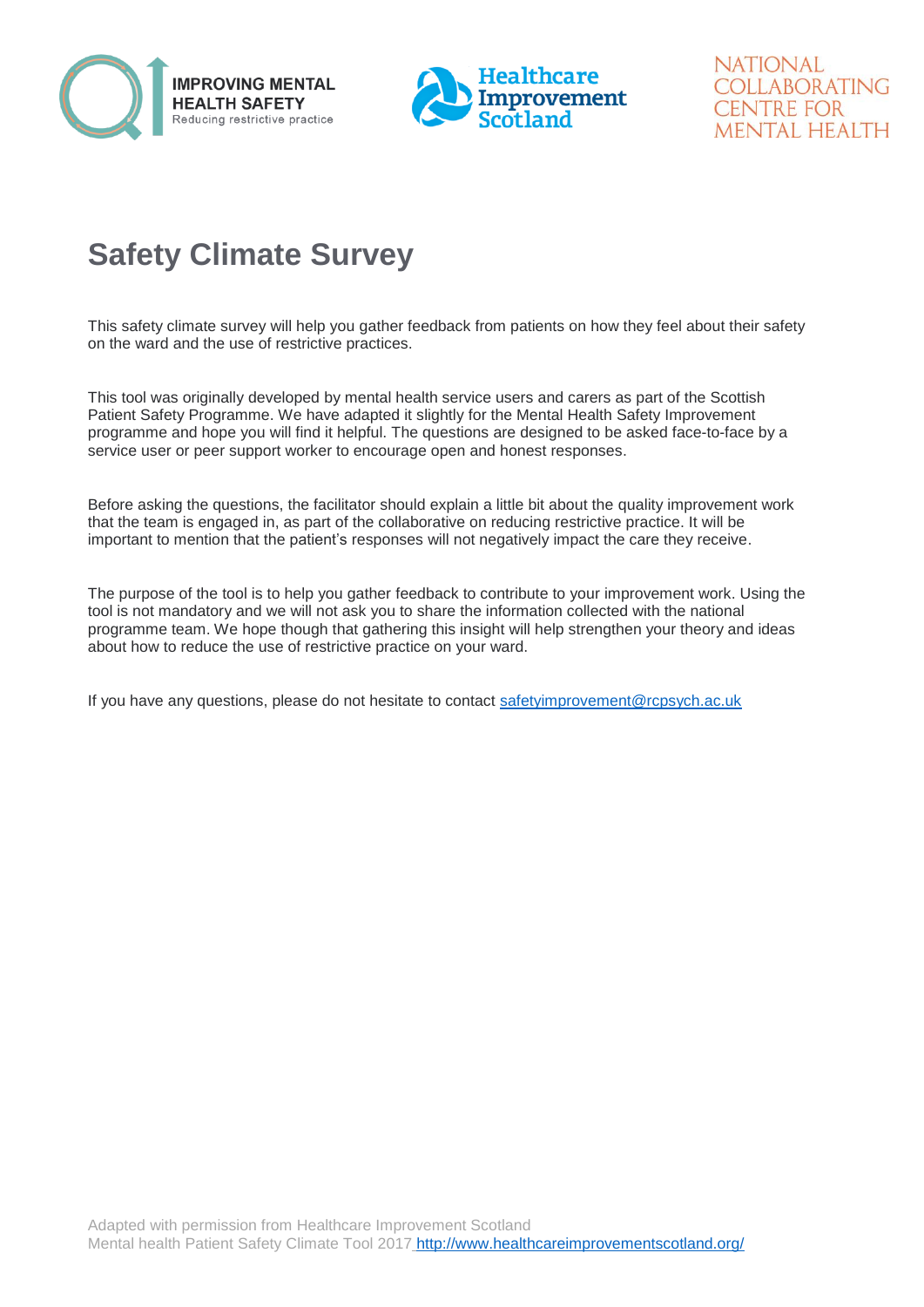



## **NATIONAL** COLLABORATING **CENTRE FOR MENTAL HEALTH**

## **Safety Climate Survey**

| Date                                         |  |
|----------------------------------------------|--|
| <b>Time</b>                                  |  |
| Name of Hospital                             |  |
| Name of Ward                                 |  |
| Type of Ward (high<br>secure/open ward etc.) |  |

| How long have you been an inpatient in   |  |
|------------------------------------------|--|
| this ward?                               |  |
|                                          |  |
| Are you detained under the Mental Health |  |
| Act?                                     |  |
| Is this your first admission?            |  |
|                                          |  |
|                                          |  |

|                                                                                                        | <b>Questions</b>                                                                                                             |                             |                             |                            |                          |                          |                          |
|--------------------------------------------------------------------------------------------------------|------------------------------------------------------------------------------------------------------------------------------|-----------------------------|-----------------------------|----------------------------|--------------------------|--------------------------|--------------------------|
| 1                                                                                                      | What does safety mean to you?                                                                                                |                             |                             |                            |                          |                          |                          |
| Please rate the following by placing a tick under<br>the response that best fits with your experiences |                                                                                                                              | <b>Strongly</b><br>disagree | <b>Slightly</b><br>disagree | <b>Neither</b><br>agree or | <b>Slightly</b><br>agree | <b>Strongly</b><br>agree | <b>Not</b><br>applicable |
|                                                                                                        | from strongly disagree to strongly agree                                                                                     |                             |                             | disagree                   |                          |                          |                          |
| $\overline{2}$                                                                                         | I feel safe in the day time.                                                                                                 |                             |                             |                            |                          |                          |                          |
|                                                                                                        | <b>Comments</b>                                                                                                              |                             |                             |                            |                          |                          |                          |
| $\mathfrak{S}$                                                                                         | I feel safe at night time.                                                                                                   |                             |                             |                            |                          |                          |                          |
|                                                                                                        | <b>Comments</b>                                                                                                              |                             |                             |                            |                          |                          |                          |
| 4                                                                                                      | I feel the ward can provide a safe place for<br>people to visit me. For example, my family,<br>children, friends and carers. |                             |                             |                            |                          |                          |                          |
|                                                                                                        | <b>Comments</b>                                                                                                              |                             |                             |                            |                          |                          |                          |

Adapted with permission from Healthcare Improvement Scotland Mental health Patient Safety Climate Tool 2017 http://www.healthcareimprovementscotland.org/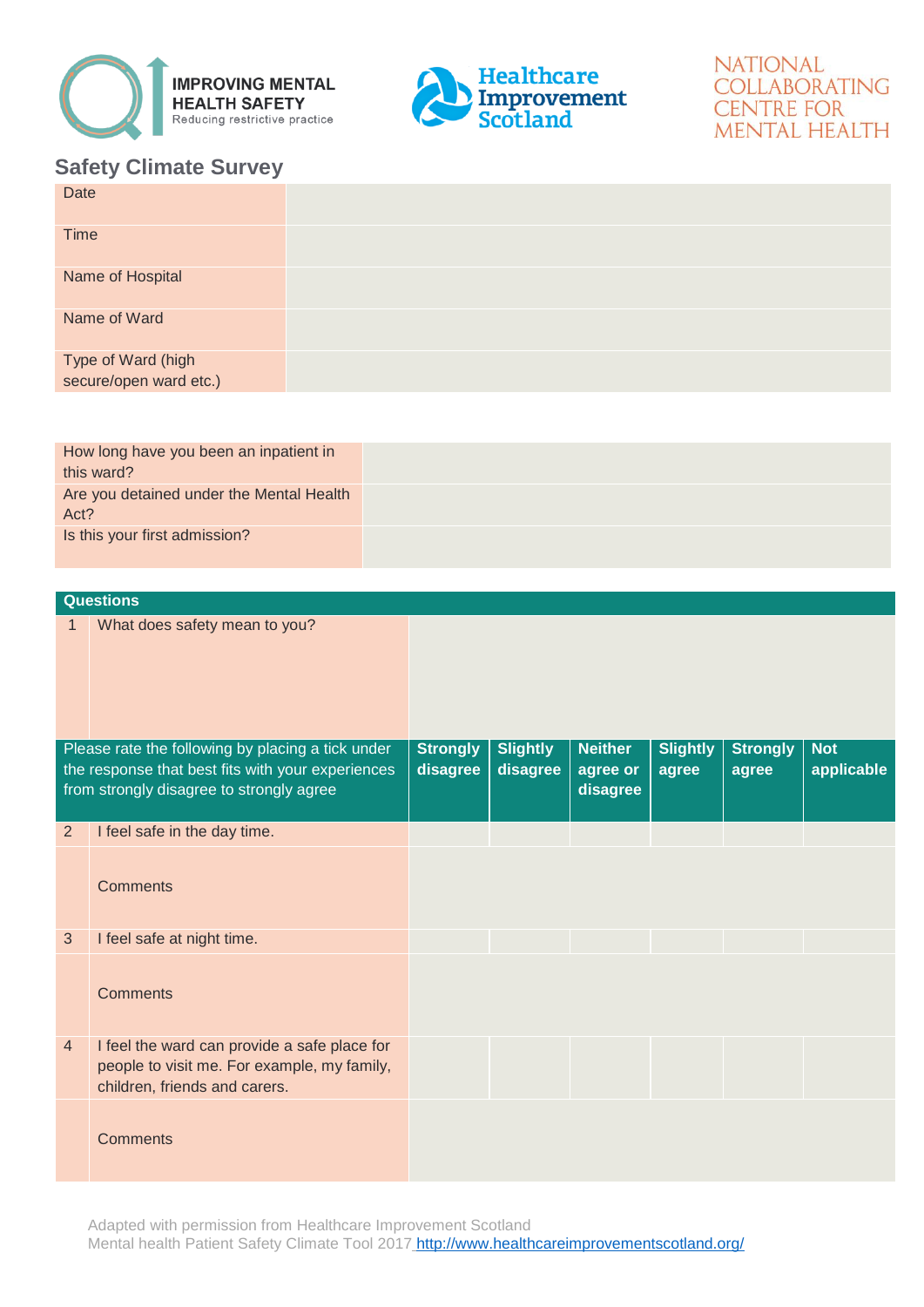



## **NATIONAL** COLLABORATING **CENTRE FOR MENTAL HEALTH**

| Please rate the following by placing a tick under<br>the response that best fits with your experiences<br>from strongly disagree to strongly agree |                                                                                                                                      | <b>Strongly</b><br>disagree | <b>Slightly</b><br>disagree | <b>Neither</b><br>agree or<br>disagree | <b>Slightly</b><br>agree | <b>Strongly</b><br>agree | <b>Not</b><br>applicable |
|----------------------------------------------------------------------------------------------------------------------------------------------------|--------------------------------------------------------------------------------------------------------------------------------------|-----------------------------|-----------------------------|----------------------------------------|--------------------------|--------------------------|--------------------------|
| 5                                                                                                                                                  | I feel safe when there are difficult events on<br>the ward that involve other people.                                                |                             |                             |                                        |                          |                          |                          |
|                                                                                                                                                    | <b>Comments</b>                                                                                                                      |                             |                             |                                        |                          |                          |                          |
| $6\phantom{1}$                                                                                                                                     | I feel confident that staff deal safely with<br>difficult events on the ward.                                                        |                             |                             |                                        |                          |                          |                          |
|                                                                                                                                                    | <b>Comments</b>                                                                                                                      |                             |                             |                                        |                          |                          |                          |
| $\overline{7}$                                                                                                                                     | If I witness difficult events on the ward, staff<br>help me make sense of them.                                                      |                             |                             |                                        |                          |                          |                          |
|                                                                                                                                                    | <b>Comments</b>                                                                                                                      |                             |                             |                                        |                          |                          |                          |
| 8                                                                                                                                                  | I feel staff are available for me to express<br>any concerns I have about my safety on the<br>ward.                                  |                             |                             |                                        |                          |                          |                          |
|                                                                                                                                                    | <b>Comments</b>                                                                                                                      |                             |                             |                                        |                          |                          |                          |
| 9                                                                                                                                                  | If I had to be restricted (for example, by<br>restraint, seclusion or intramuscular<br>injection), I feel this would be done safely. |                             |                             |                                        |                          |                          |                          |
|                                                                                                                                                    | <b>Comments</b>                                                                                                                      |                             |                             |                                        |                          |                          |                          |
| 10 <sup>°</sup>                                                                                                                                    | If I witnessed this happening to somebody<br>else, I think it would be done safely.                                                  |                             |                             |                                        |                          |                          |                          |
|                                                                                                                                                    | <b>Comments</b>                                                                                                                      |                             |                             |                                        |                          |                          |                          |
| 12 <sup>2</sup>                                                                                                                                    | I feel staff involve me when planning my<br>care.                                                                                    |                             |                             |                                        |                          |                          |                          |
|                                                                                                                                                    | <b>Comments</b>                                                                                                                      |                             |                             |                                        |                          |                          |                          |